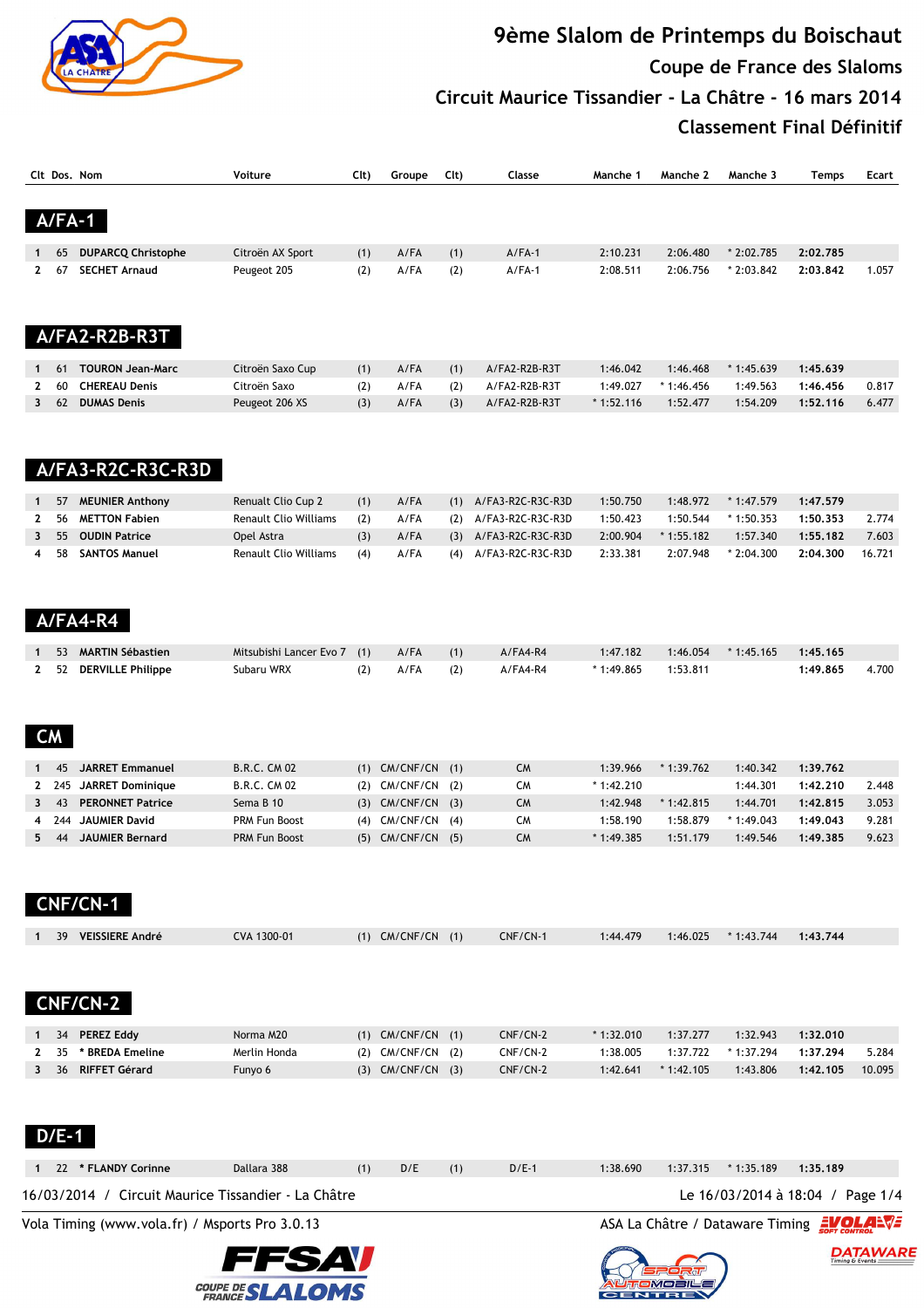

### **9ème Slalom de Printemps du Boischaut Coupe de France des Slaloms Circuit Maurice Tissandier - La Châtre - 16 mars 2014 Classement Final Définitif**

|                |        | Clt Dos. Nom                    | Voiture               | Cl <sub>t</sub> | Groupe | Clt) | Classe  | Manche 1 | Manche 2    | Manche 3    | Temps    | Ecart  |
|----------------|--------|---------------------------------|-----------------------|-----------------|--------|------|---------|----------|-------------|-------------|----------|--------|
|                |        |                                 |                       |                 |        |      |         |          |             |             |          |        |
| $2^{\circ}$    | 24     | <b>FRANCE Michaël</b>           | Gloria B 5            | (2)             | D/E    | (2)  | $D/E-1$ | 1:38.136 | 1:37.754    | $*1:37.225$ | 1:37.225 | 2.036  |
| 3              | 29     | <b>RODRIGUES PINTO Emmanuel</b> | <b>Formule Campus</b> | (3)             | D/E    | (3)  | $D/E-1$ | 1:40.512 |             | $*1:39.865$ | 1:39.865 | 4.676  |
| $\overline{4}$ | 30     | <b>BONNEAU Francois</b>         | <b>Formule Campus</b> | (4)             | D/E    | (4)  | $D/E-1$ | 1:49.632 | 1:48.453    | $*1:44.879$ | 1:44.879 | 9.690  |
| 5.             | 226    | <b>FOUOUET Romain</b>           | <b>Formule Campus</b> | (5)             | D/E    | (5)  | $D/E-1$ | 1:56.168 | 1:50.164    | $*1:47.231$ | 1:47.231 | 12.042 |
| 6              | 23     | <b>BOURSAUT Sébastien</b>       | Martini Mk 59         | (6)             | D/E    | (6)  | $D/E-1$ | 1:48.756 | $*1:47.709$ |             | 1:47.709 | 12.520 |
|                | 27     | <b>GAUTHIER Maxime</b>          | Formule Campus        | (7)             | D/E    | (7)  | $D/E-1$ |          | 1:49.469    | $*1:47.817$ | 1:47.817 | 12.628 |
|                | 8 227  | <b>PERRAULT Anthony</b>         | <b>Formule Campus</b> | (8)             | D/E    | (8)  | $D/E-1$ | 1:56.092 | $*1:48.423$ | 1:53.950    | 1:48.423 | 13.234 |
| 9.             | 26     | <b>IANNARILLI Julien</b>        | <b>Formule Campus</b> | (9)             | D/E    | (9)  | $D/E-1$ | 1:51.622 | $*1:49.272$ | 1:49.789    | 1:49.272 | 14.083 |
|                | 10 228 | <b>RIBREAU Adrien</b>           | <b>Formule Campus</b> | (10)            | D/E    | (10) | $D/E-1$ | 2:02.297 | 2:00.195    | $*1:49.534$ | 1:49.534 | 14.345 |
| 11             | 25     | <b>NICOLET Jules</b>            | <b>Formule Campus</b> | (11)            | D/E    | (11) | $D/E-1$ | 2:04.503 | 2:00.337    | $*1:54.434$ | 1:54.434 | 19.245 |
|                | 12 223 | * BOURSAUT Karine               | Martini MK 49         | (12)            | D/E    | (12) | $D/E-1$ | 2:07.967 | 2:01.548    | $*1:55.091$ | 1:55.091 | 19.902 |
| 13             | 28     | <b>RAULT Paul</b>               | <b>Formule Campus</b> | (13)            | D/E    | (13) | $D/E-1$ | 1:56.448 | $*1:55.513$ |             | 1:55.513 | 20.324 |

|--|

| 15    | <b>FLANDY Fabrice</b>     | Dallara Hayabusa | (1) | D/E | (1) | $D/E-2$ | 1:33.821 | 1:33.224 | $*1:31.364$ | 1:31.364 |        |
|-------|---------------------------|------------------|-----|-----|-----|---------|----------|----------|-------------|----------|--------|
| 2 16  | <b>LATREILLE Francois</b> | Martini MK 49    |     | D/E | (2) | $D/E-2$ | 1:32.916 | 1:33.105 | $*1:32.540$ | 1:32.540 | 1.176  |
| 3 216 | <b>LATREILLE Didier</b>   | Martini MK 49    |     | D/E | (3) | $D/E-2$ | 1:39.963 | 1:36.357 | $*1:36.070$ | 1:36.070 | 4.706  |
|       | <b>MOSSER Jean-Marie</b>  | Reynard 903      | (4  | D/E | (4) | $D/E-2$ | 1:39.965 | 1:39.553 | $*1:38.643$ | 1:38.643 | 7.279  |
| 5 217 | * MOSSER Maddy            | Reynard 903      |     | D/E | (5) | $D/E-2$ | 2:08.438 | 2:08.274 | $*2:05.244$ | 2:05.244 | 33.880 |
|       |                           |                  |     |     |     |         |          |          |             |          |        |

| $\mathbf{1}$ |          | URREIZTI Gérald           | Dallara F 399   | (1)  | D/E | (1)  | $D/E-3$ | 1:28.205    | 1:28.829    | $*1:28.054$ | 1:28.054 |        |
|--------------|----------|---------------------------|-----------------|------|-----|------|---------|-------------|-------------|-------------|----------|--------|
| $\mathbf{2}$ | <b>b</b> | <b>BOISSON Gaël</b>       | Dallara 301     | (2)  | D/E | (2)  | $D/E-3$ | 1:30.186    | 1:29.607    | $*1:29.012$ | 1:29.012 | 0.958  |
| $\mathbf{3}$ |          | <b>BOST Julien</b>        | <b>Dallara</b>  | (3)  | D/E | (3)  | $D/E-3$ | $*1:31.224$ | 1:31.560    | 1:31.420    | 1:31.224 | 3.170  |
| 4            |          | <b>LUGARDON Laurent</b>   | Dallara F395    | (4)  | D/E | (4)  | $D/E-3$ | 1:34.809    | $*1:33.073$ | 1:33.225    | 1:33.073 | 5.019  |
| 5            | 8        | <b>FIEVRE Rémy</b>        | Dallara F 397   | (5)  | D/E | (5)  | $D/E-3$ | 1:33.764    | 1:35.589    | $*1:33.519$ | 1:33.519 | 5.465  |
| 6            |          | <b>FIERRO Nicolas</b>     | Dallara F 396   | (6)  | D/E | (6)  | $D/E-3$ | $*1:34.897$ | 1:37.050    | 1:34.983    | 1:34.897 | 6.843  |
| $7^{\circ}$  |          | <b>DERREY Loïc</b>        | Dallara F 391   | (7)  | D/E | (7)  | $D/E-3$ | 1:36.640    | 1:36.559    | $*1:36.166$ | 1:36.166 | 8.112  |
| 8            |          | <b>LEBOT Clément</b>      | Reynard 893     | (8)  | D/E | (8)  | $D/E-3$ | 1:39.222    | 1:39.903    | $*1:38.207$ | 1:38.207 | 10.153 |
| 9            |          | <b>HUGUET Maxime</b>      | Reynard 913     | (9)  | D/E | (9)  | $D/E-3$ | 1:39.700    | 1:39.821    | $*1:38.441$ | 1:38.441 | 10.387 |
| 10           | 10       | <b>SIMONNET Dominique</b> | Van Diemen RF94 | (10) | D/E | (10) | $D/E-3$ | 1:58.009    | $*1:54.467$ | 1:56.128    | 1:54.467 | 26.413 |

```
 F2000-1
```

| 120 JABET Thierry  | Peugeot 106 | F2000 |     | F2000-1 | 1:49.423    | 1:45.995 | $*1:45.901$ | 1:45.901 |        |
|--------------------|-------------|-------|-----|---------|-------------|----------|-------------|----------|--------|
| 2 121 MAIRE Franky | Citroën AX  | F2000 | (2) | F2000-1 | $*2:07.205$ |          |             | 2:07.205 | 21.304 |

| ١<br>l | Í<br>֚֚֡<br>I | I |  |
|--------|---------------|---|--|
|        |               |   |  |

| <b>PEYROCHE Nicolas</b><br>117 | Peugeot 106      |     | F2000 |     | F2000-2 | 1:45.199    | 1:46.911 | $*1:44.671$ | 1:44.671 |        |
|--------------------------------|------------------|-----|-------|-----|---------|-------------|----------|-------------|----------|--------|
| 2 115 GAÏANI Jérémy            | Peugeot 205      |     | F2000 | (2) | F2000-2 | $*1:48.144$ | 1:48.487 | 1:48.235    | 1:48.144 | 3.473  |
| 116 CORNIL Jean-Francois       | Citroën Saxo VTS | (3) | F2000 | (3) | F2000-2 | $*1:57.404$ |          |             | 1:57.404 | 12.733 |

 **F2000-3** 

| ASA La Châtre / Dataware Timing EVOLAEVE<br>Vola Timing (www.vola.fr) / Msports Pro 3.0.13 |  |  |  |  |  |  |  |  |  |  |  |
|--------------------------------------------------------------------------------------------|--|--|--|--|--|--|--|--|--|--|--|
| Le 16/03/2014 à 18:04 / Page 2/4<br>16/03/2014 / Circuit Maurice Tissandier - La Châtre    |  |  |  |  |  |  |  |  |  |  |  |



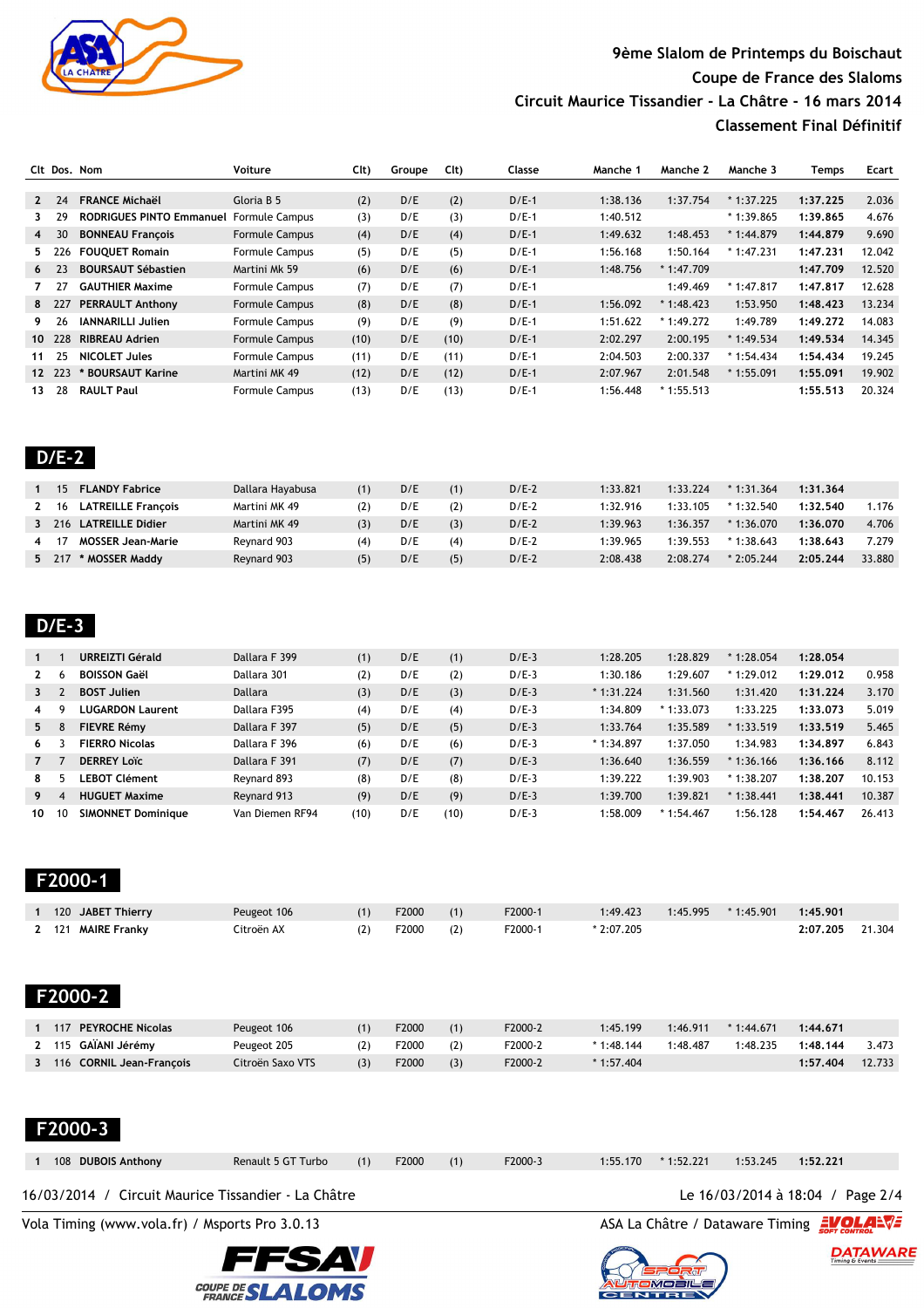

## **9ème Slalom de Printemps du Boischaut Coupe de France des Slaloms Circuit Maurice Tissandier - La Châtre - 16 mars 2014**

**Classement Final Définitif**

|              | Clt Dos. Nom |                                    | Voiture             | Clt) | Groupe                  | $Clt$ ) | Classe    | Manche 1    | Manche 2    | Manche 3    | <b>Temps</b> | <b>Ecart</b> |
|--------------|--------------|------------------------------------|---------------------|------|-------------------------|---------|-----------|-------------|-------------|-------------|--------------|--------------|
|              |              | 2 309 SALINGROD Stéphane           | Renault 5 GT Turbo  | (2)  | F2000                   | (2)     | F2000-3   | $*1:53.923$ |             |             | 1:53.923     | 1.702        |
| 3            | 107          | <b>SKOCZYLAS James</b>             | Peugeot 405         | (3)  | F2000                   | (3)     | F2000-3   | 2:01.693    | 1:56.813    | $*1:55.081$ | 1:55.081     | 2.860        |
| 4            | 308          | <b>LASNE Sébastien</b>             | Renault 5 GT Turbo  | (4)  | F2000                   | (4)     | F2000-3   | 2:04.055    | 1:57.732    | $*1:57.197$ | 1:57.197     | 4.976        |
|              | FC/FS-1      |                                    |                     |      |                         |         |           |             |             |             |              |              |
|              |              |                                    |                     |      |                         |         |           |             |             |             |              |              |
|              | 100          | <b>BACH Léon</b>                   | Simca Rallye II     | (1)  | FC/FS                   | (1)     | $FC/FS-1$ | $*1:50.566$ | 1:53.729    | 1:52.046    | 1:50.566     |              |
| $\mathbf{2}$ | 101          | <b>CHATELAIN Rafaël</b><br>FC/FS-2 | Simca Rallye II     | (2)  | FC/FS                   | (2)     | $FC/FS-1$ | $*1:53.566$ |             |             | 1:53.566     | 3.000        |
| 1            |              | 295 THOLY Yves                     | Simca Rallye III    | (1)  | FC/FS                   | (1)     | $FC/FS-2$ | 1:42.214    | $*1:40.824$ | 1:40.915    | 1:40.824     |              |
| 2            | 96           | <b>GUENEE Pascal</b>               | Renault Dauphine    | (2)  | FC/FS                   | (2)     | $FC/FS-2$ | 1:45.428    | * 1:44.483  | 1:45.803    | 1:44.483     | 3.659        |
| $\mathbf{3}$ | 95           | FEL Jean-Sébastien                 | Simca Rallye III    | (3)  | FC/FS                   | (3)     | $FC/FS-2$ | 1:57.263    | 1:49.499    | $*1:46.085$ | 1:46.085     | 5.261        |
|              |              |                                    |                     |      |                         |         |           |             |             |             |              |              |
| $\mathbf{1}$ |              | 90 ACCARY Claude                   | Alpine A 110        | (1)  | FC/FS                   | (1)     | $FC/FS-3$ | $*1:45.930$ | 1:49.876    | 1:46.082    | 1:45.930     |              |
| 1            | $GT-1$<br>50 | <b>COMPAIN Steve</b>               | Caterham 1600K      | (1)  | GT de Série (1)         |         | $GT-1$    | 1:40.923    | 1:42.341    | $*1:40.525$ | 1:40.525     |              |
| $\mathbf{2}$ | 250          | <b>OUAGLAL Patrice</b>             | Caterham 1600K      | (2)  | GT de Série (2)         |         | $GT-1$    | 1:51.504    | 1:49.947    | $*1:47.317$ | 1:47.317     | 6.792        |
|              | $GT-2$       |                                    |                     |      |                         |         |           |             |             |             |              |              |
| 1            | 48           | <b>TICOT Aymeric</b>               | Nissan 350 Z        |      | $(1)$ GT de Série $(1)$ |         | $GT-2$    | 1:55.880    | 1:55.711    | $*1:53.086$ | 1:53.086     |              |
| $\mathbf{2}$ | $L - 1$      | 248 DEPIERRE Sébastien             | Nissan 350 Z        |      | (2) GT de Série (2)     |         | $GT-2$    | 1:59.660    | 1:59.872    | * 1:56.930  | 1:56.930     | 3.844        |
|              |              | 1 130 TOURON Yves Gérard           | Peugeot 106         | (1)  | Loisir                  | (1)     | $L - 1$   |             | 1:55.145    | $*1:54.883$ | 1:54.883     |              |
| $\mathbf{2}$ |              | 131 VILATTE Guy                    | Peugeot 106         | (2)  | Loisir                  | (2)     | $L - 1$   | 2:05.021    | 2:04.358    | $*2:04.199$ | 2:04.199     | 9.316        |
|              |              | 3 133 MAIRE Valentin               | Peugeot 106 XSI     | (3)  | Loisir                  | (3)     | $L - 1$   | 2:09.059    | 2:08.334    | $*2:04.733$ | 2:04.733     | 9.850        |
| 4            |              | 334 LASQUELLEC Gaël                | Peugeot 205         | (4)  | Loisir                  | (4)     | $L - 1$   | 2:07.814    | 2:06.054    | $*2:05.988$ | 2:05.988     | 11.105       |
|              | $L - 2$      | 5 134 PROUTEAU Antoine             | Peugeot 205 SR      | (5)  | Loisir                  | (5)     | $L - 1$   | 2:06.789    | $*2:06.746$ | 2:07.018    | 2:06.746     | 11.863       |
|              |              | 1 126 MICHAUD Franck               | Renault Clio III RS | (1)  | Loisir                  | (1)     | $L-2$     | $*1:56.727$ |             | 1:57.902    | 1:56.727     |              |
| $\mathbf{2}$ |              | 127 COLIN Geoffrey                 | Peugeot 106         | (2)  | Loisir                  | (2)     | $L-2$     | 1:59.818    | 2:00.415    | * 1:59.129  | 1:59.129     | 2.402        |
|              |              | 3 125 BARBERON Alain               | Renault R19 16S     | (3)  | Loisir                  | (3)     | $L-2$     | 2:01.091    | 2:02.215    | $*2:00.270$ | 2:00.270     | 3.543        |
|              |              |                                    |                     |      |                         |         |           |             |             |             |              |              |

#### 16/03/2014 / Circuit Maurice Tissandier - La Châtre Le 16/03/2014 à 18:04 / Page 3/4

Vola Timing (www.vola.fr) / Msports Pro 3.0.13 ASA La Châtre / Dataware Timing 2004.



DATAWARE